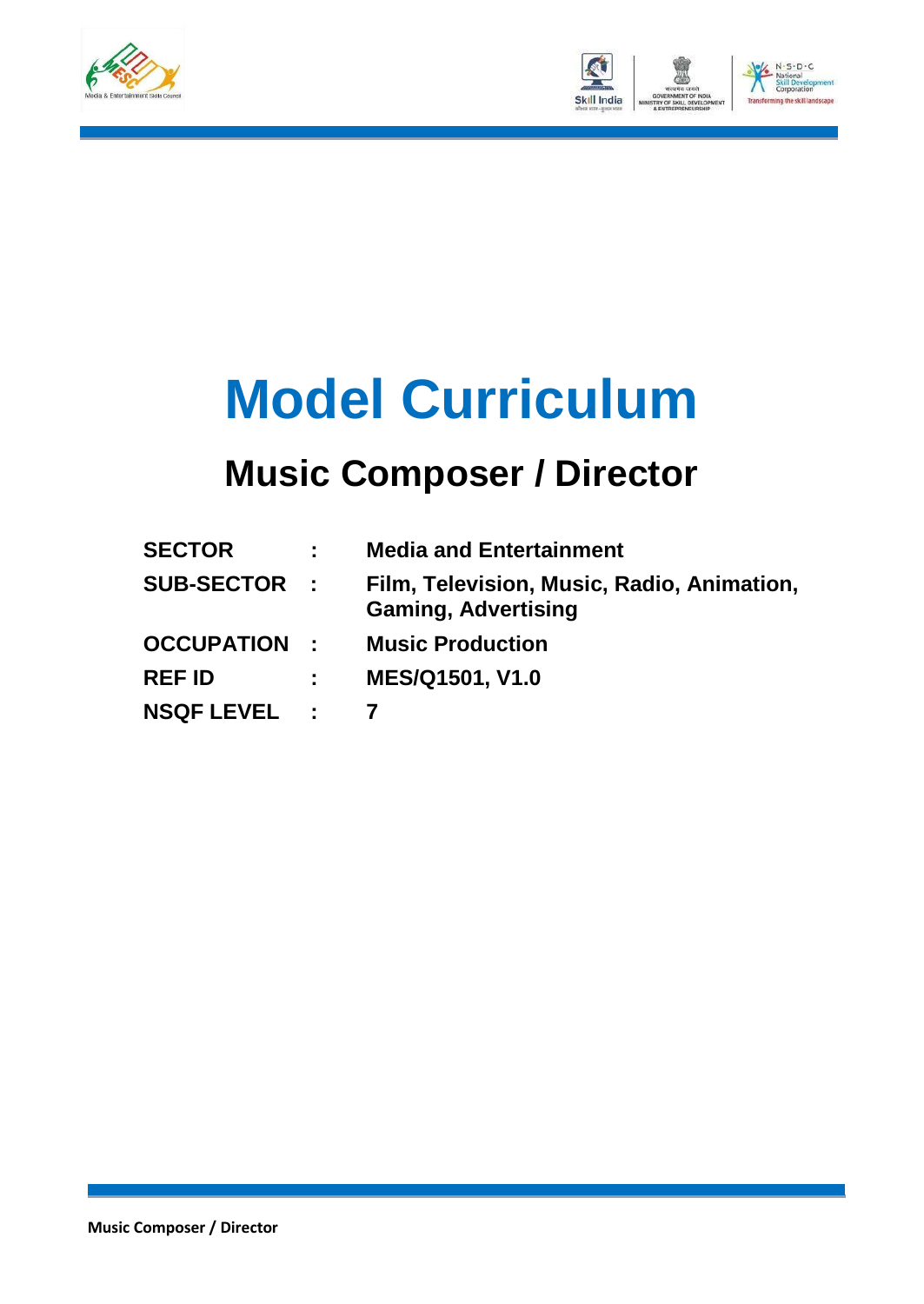





**Music Composer / Director**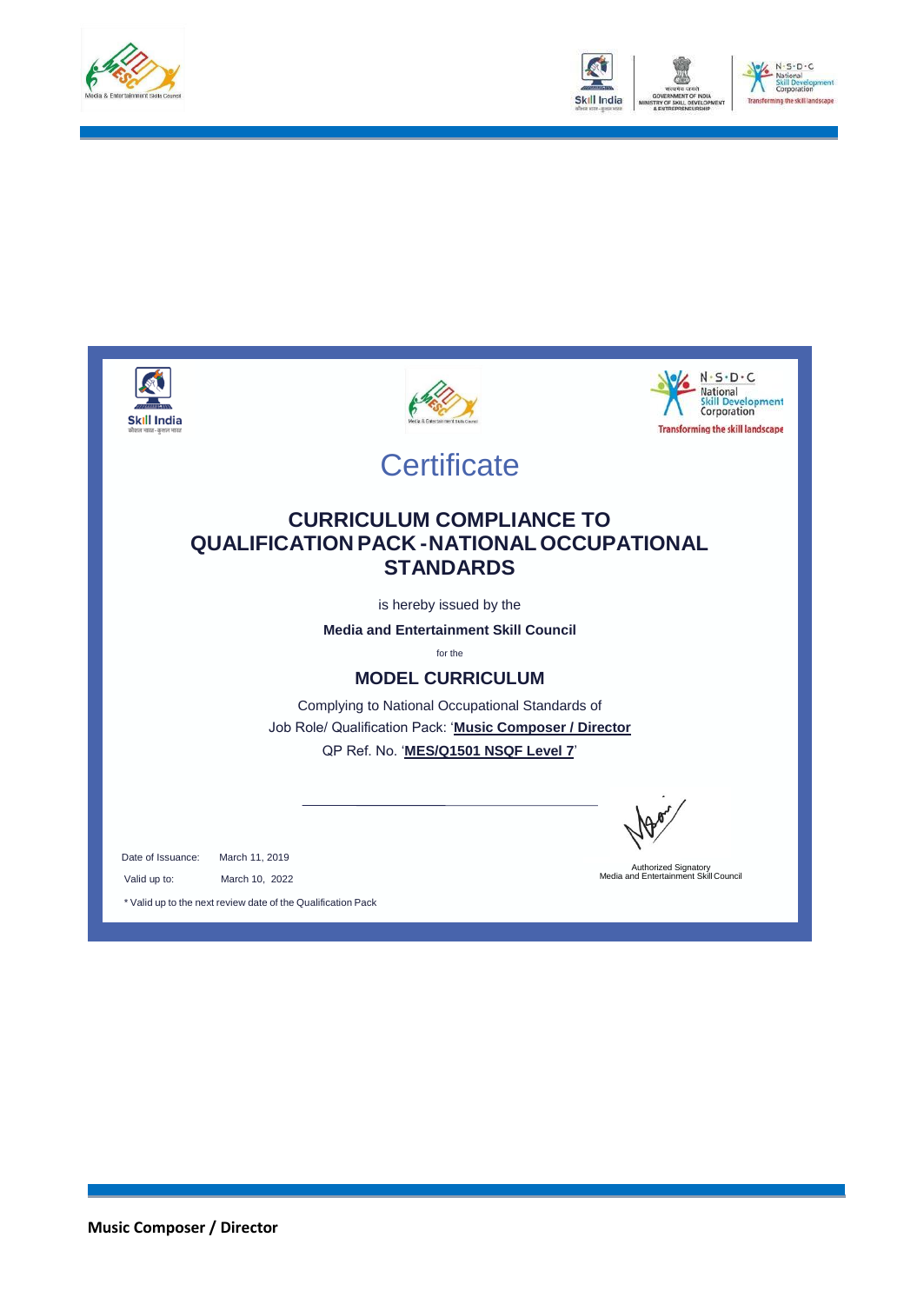



### **TABLE OF CONTENTS**

| 1. Curriculum                    |    |
|----------------------------------|----|
| 2. Trainer Prerequisites         | 06 |
| 3. Annexure: Assessment Criteria |    |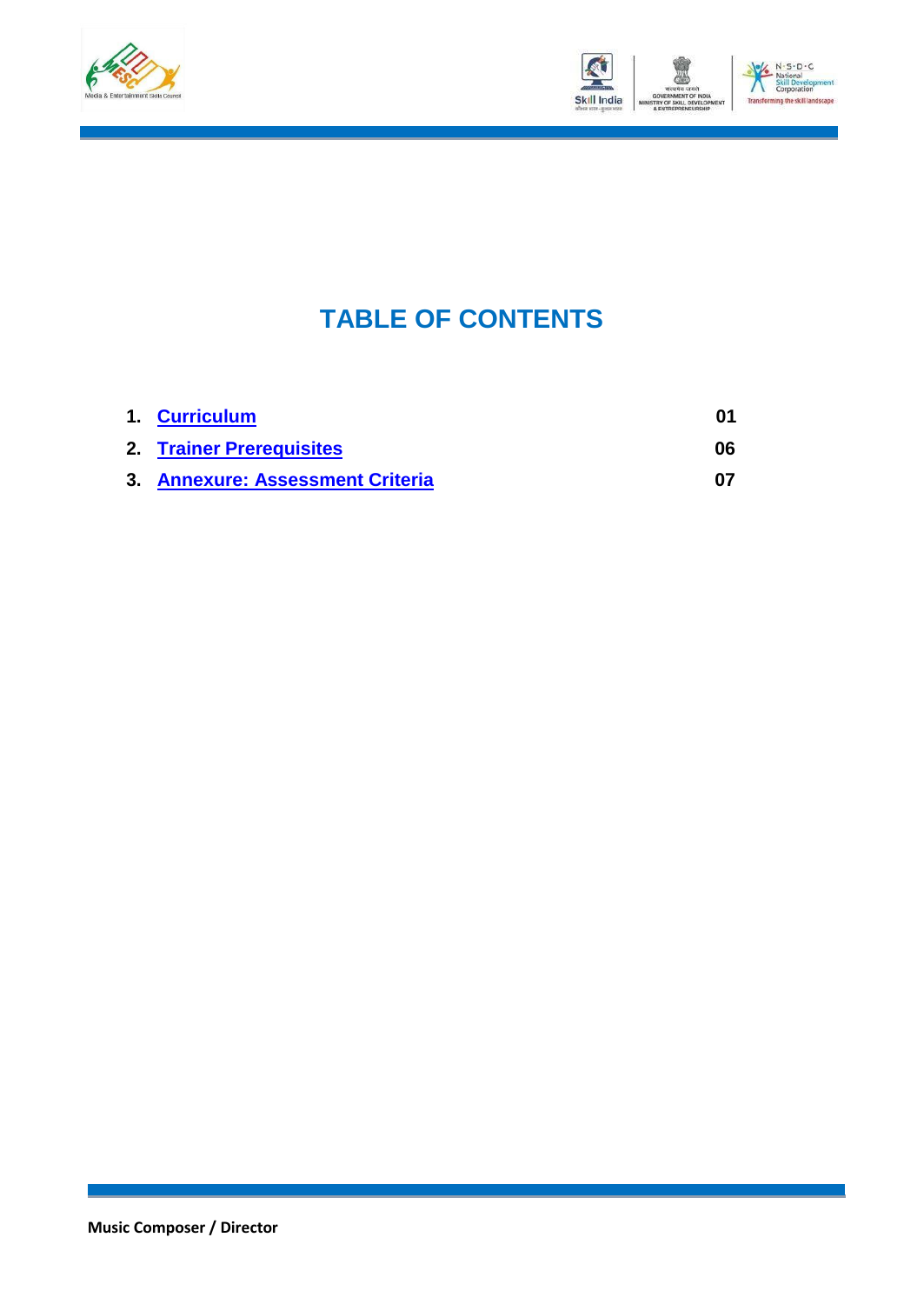



## **Music Composer / Director**

#### <span id="page-3-0"></span>**CURRICULUM / SYLLABUS**

This program is aimed at training candidates for the job of a "Music Composer / Director", in the "Media and Entertainment" Sector/Industry and aims at building the following key competencies amongst the learner.

| <b>Program Name</b>                               | <b>Music Composer / Director</b>                                                                                                                                      |                                                                                                                                                                                                                                                                                                                                                                                                                                                                                                                                                                                                  |                             |
|---------------------------------------------------|-----------------------------------------------------------------------------------------------------------------------------------------------------------------------|--------------------------------------------------------------------------------------------------------------------------------------------------------------------------------------------------------------------------------------------------------------------------------------------------------------------------------------------------------------------------------------------------------------------------------------------------------------------------------------------------------------------------------------------------------------------------------------------------|-----------------------------|
| <b>Qualification Pack</b><br>Name & Reference ID. | MES/Q1501, V1.0                                                                                                                                                       |                                                                                                                                                                                                                                                                                                                                                                                                                                                                                                                                                                                                  |                             |
| <b>Version No.</b>                                | 1.0                                                                                                                                                                   | <b>Version Update Date</b>                                                                                                                                                                                                                                                                                                                                                                                                                                                                                                                                                                       | 11 <sup>th</sup> March 2019 |
| <b>Prerequisite for</b><br><b>Training</b>        |                                                                                                                                                                       | Class XII or Music Producer (NSQF Level 6) certified                                                                                                                                                                                                                                                                                                                                                                                                                                                                                                                                             |                             |
| <b>Training Outcomes</b>                          | Interpret music briefs from clients<br>$\bullet$<br>$\bullet$<br>$\bullet$<br>$\bullet$<br>$\bullet$<br>$\bullet$<br>$\bullet$<br>$\bullet$<br>$\bullet$<br>$\bullet$ | After completing this programme, participants will be able to:<br>Present music concepts and ideas to producers and clients<br>Compose original music based on creative concepts<br>Assess music composition and production financials<br>Define a coherent music composition and production budget<br>Manage the music composition and production financials<br>Direct the arrangement of music compositions<br>Direct the programming and recording of music<br>Determine the suitability of mastered mixes for delivery to clients<br>Manage the licensing of music composition and recording |                             |
|                                                   | $\bullet$<br>$\bullet$                                                                                                                                                | Take steps to market and promote own music<br>Maintain workplace health and safety                                                                                                                                                                                                                                                                                                                                                                                                                                                                                                               |                             |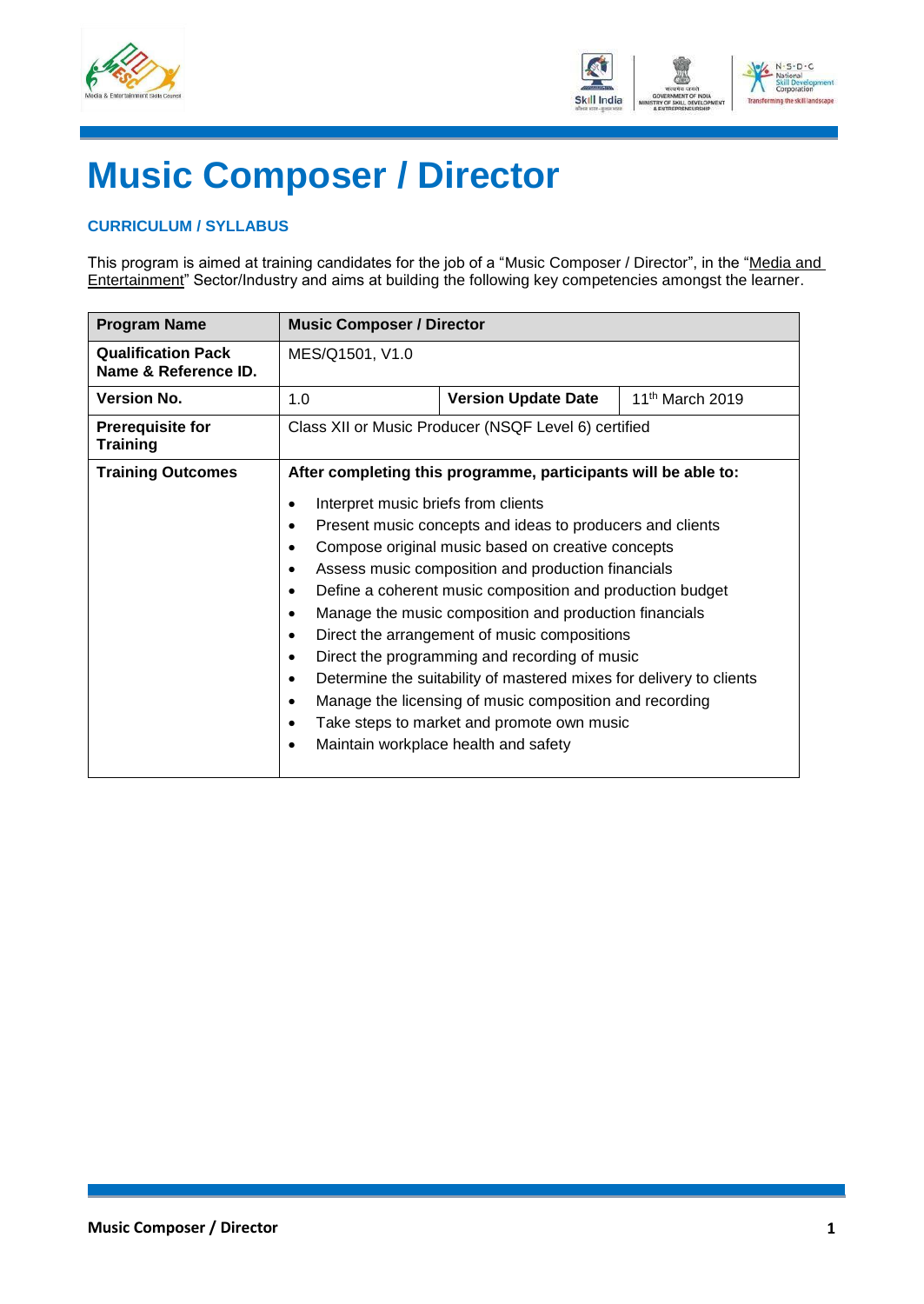



This course encompasses <u>5</u> out of the <u>5</u> National Occupational Standards (NOS) of "<u>Music Composer /</u> Director" Qualification Pack issued by "Media and Entertainment Skills Council".

| S.No           | <b>Module</b>                                               | <b>Key Learning Outcomes</b>                                                                                                                                 | <b>Equipment</b>                                       |
|----------------|-------------------------------------------------------------|--------------------------------------------------------------------------------------------------------------------------------------------------------------|--------------------------------------------------------|
| 1              | <b>Introduction and</b><br>orientation                      | Recognise the role and function of a music<br>$\bullet$<br>composer/director in music production.<br>Identify key music composers and their<br>$\bullet$     | White board,<br>marker, computer,<br>internet access,  |
|                | <b>Theory Duration</b><br>(hh:mm)<br>10:00                  | contributions to the Indian media and<br>entertainment industry.                                                                                             | projector                                              |
|                | <b>Practical Duration</b>                                   | Recognise the Indian and international music<br>$\bullet$<br>business landscape.                                                                             |                                                        |
|                | (hh:mm)<br>05:00<br><b>Corresponding NOS</b>                | Identify the different steps involved in music<br>$\bullet$<br>composition workflow for different purposes<br>(e.g. film, ads, music for artists, new media, |                                                        |
|                | <b>Code</b><br><b>Bridge Module</b>                         | $etc.$ )<br>Deliberate professional and transferable skills<br>$\bullet$<br>required to function in the industry.                                            |                                                        |
| $\overline{2}$ | <b>Interpreting music</b><br><b>briefs</b>                  | Identify the artistic and music requirements<br>$\bullet$<br>present in a music brief.                                                                       | Computer, DAW<br>software (Logic,                      |
|                | <b>Theory Duration</b><br>(hh:mm)                           | Control the overall creative vision of the music<br>$\bullet$<br>concept.                                                                                    | Cubase, etc.),<br>music notation<br>software, audio &  |
|                | 20:00                                                       | Identify the purpose and goals of the client.<br>$\bullet$                                                                                                   | MIDI interface,                                        |
|                | <b>Practical Duration</b><br>(hh:mm)                        | Develop creative concepts and ideas in<br>$\bullet$<br>accordance with the music brief.                                                                      | MIDI controller,<br>headphones or<br>monitor speakers, |
|                | 60:00                                                       | Control the steps required to compose original<br>$\bullet$<br>music that meet the key artistic and music                                                    | white board,<br>marker, projector.                     |
|                | <b>Corresponding NOS</b><br><b>Code</b><br><b>MES/N1501</b> | requirements.                                                                                                                                                |                                                        |
| 3              | <b>Presenting music</b><br>concepts and ideas               | $\bullet$<br>Communicate music ideas to musicians using<br>music scores and demo recordings.                                                                 | Computer, DAW<br>software (Logic,                      |
|                | <b>Theory Duration</b><br>(hh:mm)                           | Present music concepts to clients using demo<br>$\bullet$<br>recordings.                                                                                     | Cubase, etc.),<br>music notation<br>software, audio &  |
|                | 20:00                                                       | Develop different versions of music adapts<br>$\bullet$<br>from the creative concepts                                                                        | MIDI interface,<br>MIDI controller,                    |
|                | <b>Practical Duration</b><br>(hh:mm)<br>40:00               | Present select music adapts to the client for<br>approval.                                                                                                   | headphones or<br>monitor speakers,<br>white board,     |
|                | <b>Corresponding NOS</b><br><b>Code</b><br><b>MES/N1501</b> | Make changes to improve the music adapts<br>$\bullet$<br>where required using feedback from clients.                                                         | marker, projector.                                     |
| 4              | <b>Composing original</b>                                   | Write lyrics for songs by collaborating with lyric<br>$\bullet$                                                                                              | Computer, DAW                                          |
|                | music                                                       | writers (if required.                                                                                                                                        | software (Logic,                                       |
|                | <b>Theory Duration</b><br>(hh:mm)                           | Compose music in a suitable genre and style<br>$\bullet$<br>that meet the client's requirements.                                                             | Cubase, etc.),<br>music notation<br>software, audio &  |
|                | 20:00                                                       | Compose original music for an artist or band.<br>$\bullet$                                                                                                   | MIDI interface,                                        |
|                | <b>Practical Duration</b>                                   | Compose original music for an orchestra.                                                                                                                     | MIDI controller,<br>headphones or                      |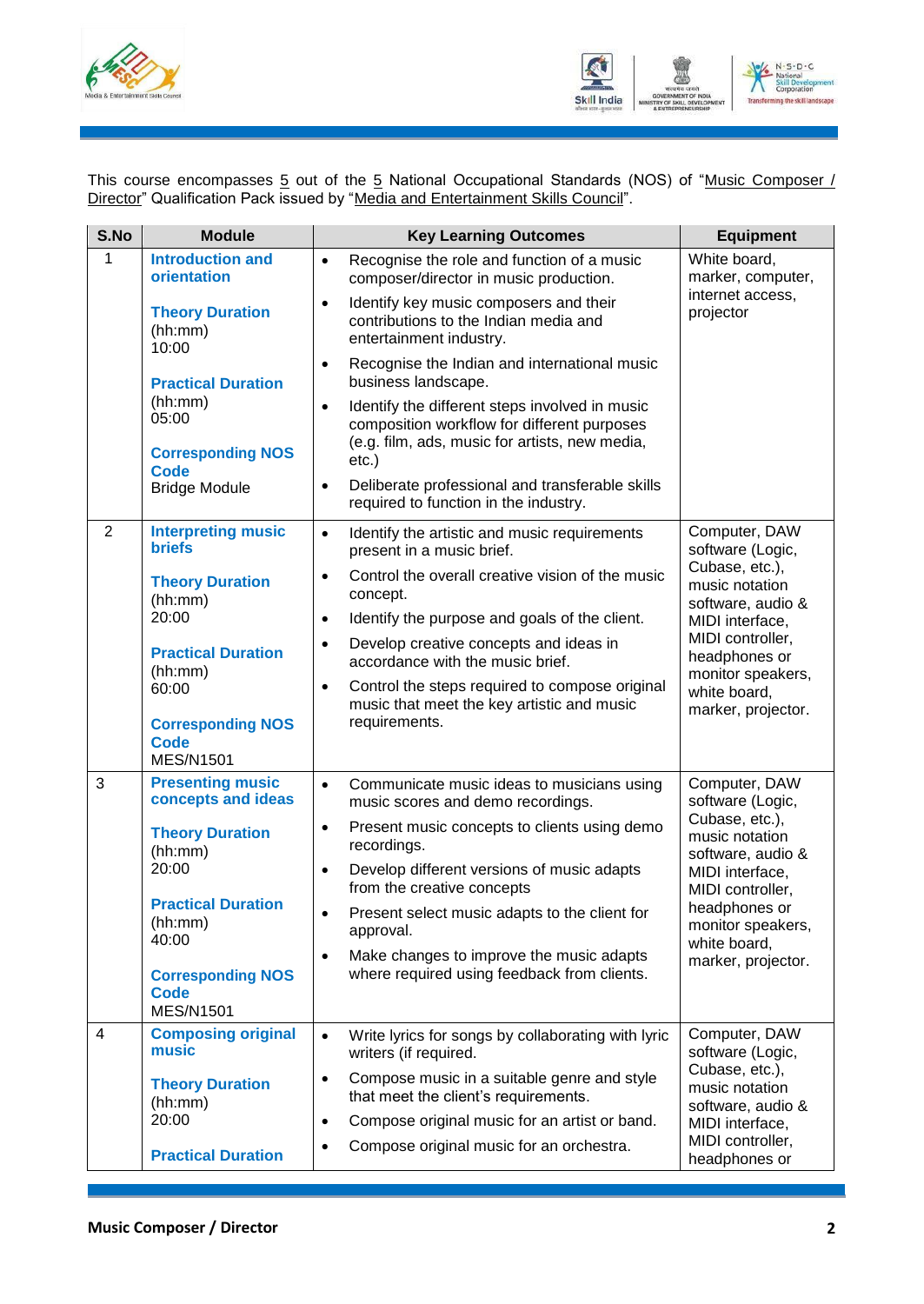





|   | (hh:mm)<br>60:00<br><b>Corresponding NOS</b><br><b>Code</b><br><b>MES/N1501</b>                                                                                                                                                  | Compose music for vocal groups and choirs.<br>$\bullet$<br>Notate original music compositions using the<br>$\bullet$<br>standard conventions.                                                                                                                                                                                                                                                                                                                                                                                                                                                                                                                                                                                                                                                                                      | monitor speakers,<br>white board,<br>marker, projector.                                                                                                                                                                     |
|---|----------------------------------------------------------------------------------------------------------------------------------------------------------------------------------------------------------------------------------|------------------------------------------------------------------------------------------------------------------------------------------------------------------------------------------------------------------------------------------------------------------------------------------------------------------------------------------------------------------------------------------------------------------------------------------------------------------------------------------------------------------------------------------------------------------------------------------------------------------------------------------------------------------------------------------------------------------------------------------------------------------------------------------------------------------------------------|-----------------------------------------------------------------------------------------------------------------------------------------------------------------------------------------------------------------------------|
| 5 | <b>Assessing and</b><br>defining music<br>production<br>financials<br><b>Theory Duration</b><br>(hh:mm)<br>20:00<br><b>Practical Duration</b><br>(hh:mm)<br>50:00<br><b>Corresponding NOS</b><br><b>Code</b><br><b>MES/N1502</b> | Assess the music composition and production<br>$\bullet$<br>requirements based on the client's brief.<br>Identify the resources needed to compose and<br>$\bullet$<br>produce music.<br>Develop the timeline for composing and<br>$\bullet$<br>producing music that meet requirements.<br>Select suitable music producers to meet the<br>$\bullet$<br>music production objectives.<br>Select suitable vocalists (where required) to<br>$\bullet$<br>meet the music production objectives.<br>Develop a realistic budget with allocations for<br>$\bullet$<br>all cost centers for composing and producing<br>music.<br>Conduct benefit assessment using<br>$\bullet$<br>spreadsheets to aid financial decision making.<br>Determine prudent cost control strategies to<br>$\bullet$<br>meet the creative objectives within budget. | Computer, internet<br>access.<br>spreadsheet<br>software (MS<br>Excel, Numbers,<br>Google sheets,<br>etc.) white board,<br>marker, projector.                                                                               |
| 6 | <b>Managing music</b><br>production<br>financials<br><b>Theory Duration</b><br>(hh:mm)<br>10:00<br><b>Practical Duration</b><br>(hh:mm)<br>30:00<br><b>Corresponding NOS</b><br><b>Code</b><br><b>MES/N1502</b>                  | Make financial decisions that comply with<br>$\bullet$<br>Indian income tax and accounting laws.<br>Secure efficient commercial agreements<br>$\bullet$<br>through negotiations with clients, production<br>personnel and service providers.<br>Include taxes, payment instructions and<br>$\bullet$<br>timelines on job quotations and invoices<br>issued to clients.<br>Determine the project completion stages at<br>$\bullet$<br>which payment instalments to musicians,<br>technicians and service providers will be<br>released.                                                                                                                                                                                                                                                                                             | Computer, internet<br>access,<br>spreadsheet<br>software (MS<br>Excel, Numbers,<br>Google sheets,<br>etc.) white board,<br>marker, projector.                                                                               |
| 7 | <b>Directing music</b><br>arrangements<br><b>Theory Duration</b><br>(hh:mm)<br>20:00<br><b>Practical Duration</b><br>(hh:mm)<br>60:00<br><b>Corresponding NOS</b><br><b>Code</b><br><b>MES/N1503</b>                             | Provide detailed and clear briefs to the music<br>$\bullet$<br>producer and arrangers.<br>Provide suitable reference music and music<br>$\bullet$<br>scores to the music producer and arrangers.<br>Guide the producer/arranger at every stage of<br>$\bullet$<br>the process towards the creative vision agreed<br>with the client.<br>Provide frequent actionable feedback to the<br>$\bullet$<br>music producer and arrangers to improve the<br>musicality of arrangements.<br>Use clearly established criteria to determine<br>$\bullet$<br>the suitability of music arrangements.                                                                                                                                                                                                                                             | Computer, DAW<br>software (Logic,<br>Cubase, Pro Tools,<br>etc.), music<br>notation software,<br>audio & MIDI<br>interface, MIDI<br>controller,<br>headphones or<br>monitor speakers,<br>white board,<br>marker, projector. |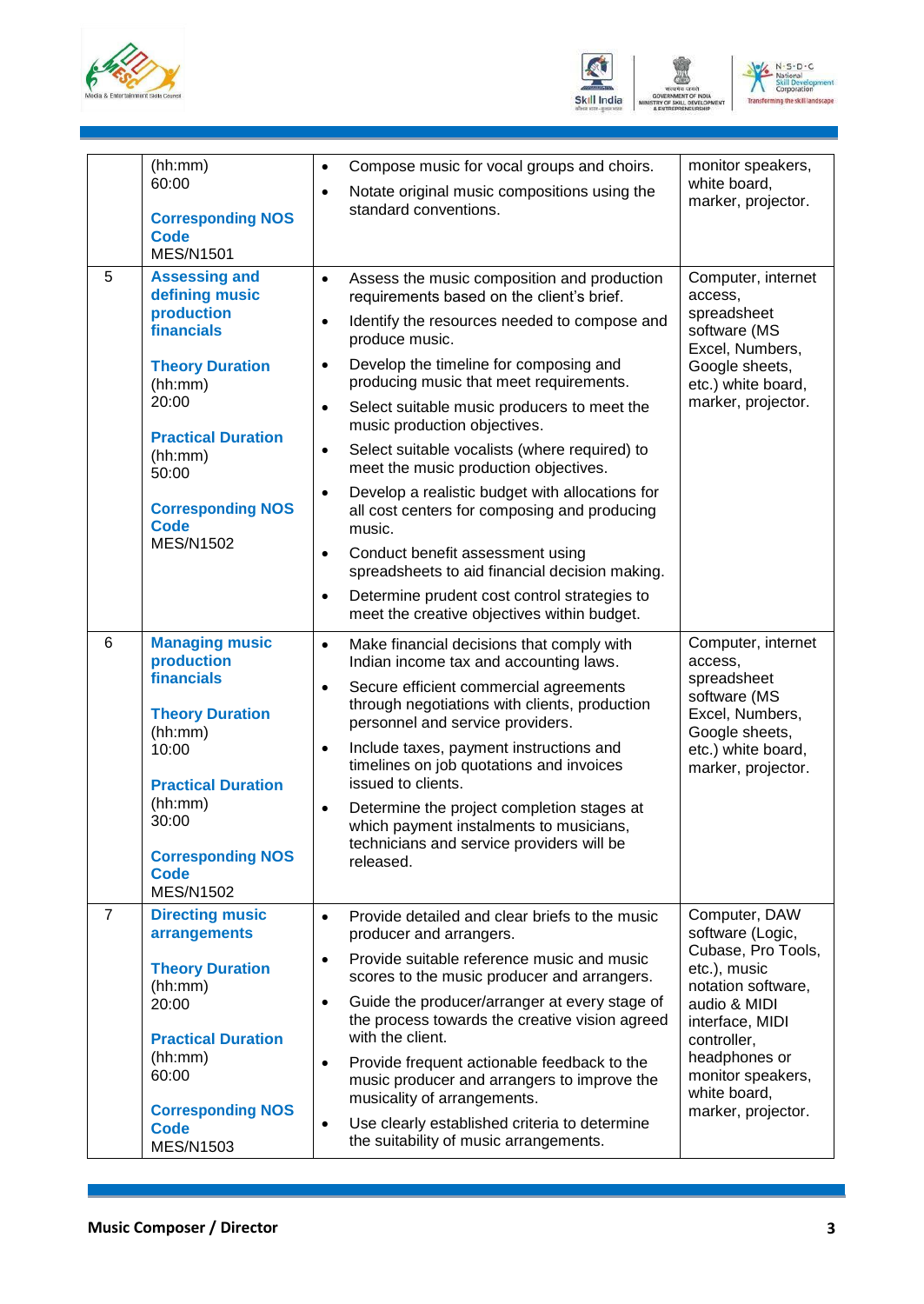





| 8  | <b>Directing music</b><br>programming and<br>recording<br><b>Theory Duration</b><br>(hh:mm)<br>20:00<br><b>Practical Duration</b><br>(hh:mm)<br>60:00<br><b>Corresponding NOS</b><br><b>Code</b><br><b>MES/N1503</b>   | Provide clearly established creative and quality<br>$\bullet$<br>guidelines to the music producer for electronic<br>programming of music.<br>Review the quality of electronically<br>$\bullet$<br>programmed music using agreed criteria.<br>Provide clearly established creative and quality<br>$\bullet$<br>guidelines to the music producer for live<br>recording of music.<br>Review the quality of live recorded music using<br>$\bullet$<br>agreed criteria.<br>Provide frequent actionable feedback to the<br>$\bullet$<br>music producer to improve the musicality of<br>programmed and recorded music material.<br>Use clearly established criteria to determine<br>$\bullet$<br>whether programmed and recorded music can | Computer, DAW<br>software (Logic,<br>Cubase, Pro Tools,<br>etc.), audio & MIDI<br>interface, MIDI<br>controller,<br>headphones or<br>monitor speakers,<br>white board,<br>marker, projector. |
|----|------------------------------------------------------------------------------------------------------------------------------------------------------------------------------------------------------------------------|-------------------------------------------------------------------------------------------------------------------------------------------------------------------------------------------------------------------------------------------------------------------------------------------------------------------------------------------------------------------------------------------------------------------------------------------------------------------------------------------------------------------------------------------------------------------------------------------------------------------------------------------------------------------------------------------------------------------------------------|----------------------------------------------------------------------------------------------------------------------------------------------------------------------------------------------|
|    |                                                                                                                                                                                                                        | be finalised.                                                                                                                                                                                                                                                                                                                                                                                                                                                                                                                                                                                                                                                                                                                       |                                                                                                                                                                                              |
| 9  | <b>Directing music</b><br>mixing and<br>mastering<br><b>Theory Duration</b><br>(hh:mm)<br>20:00<br><b>Practical Duration</b><br>(hh:mm)<br>55:00<br><b>Corresponding NOS</b><br><b>Code</b><br><b>MES/N1503</b>        | Provide reference music and detailed artistic<br>$\bullet$<br>guidelines to the music producer and mixing<br>engineer to guide the music mix.<br>Use agreed creative and quality guidelines to<br>$\bullet$<br>evaluate the quality of music mixes.<br>Provide frequent actionable feedback to the<br>$\bullet$<br>music producer and mix engineer to enhance<br>the overall musicality of mixes.<br>Use clearly established criteria to determine<br>$\bullet$<br>whether the mixes can be presented to the<br>client for approval.<br>Determine whether the mastered music tracks<br>$\bullet$<br>meet all the criteria for release to the client.                                                                                | Computer, DAW<br>software (Logic,<br>Cubase, Pro Tools,<br>etc.) audio,<br>headphones or<br>monitor speakers,<br>white board,<br>marker, projector.                                          |
| 10 | <b>Licensing music</b><br>compositions and<br>recordings<br><b>Theory Duration</b><br>(hh:mm)<br>15:00<br><b>Practical Duration</b><br>(hh:mm)<br>60:00<br><b>Corresponding NOS</b><br><b>Code</b><br><b>MES/N1504</b> | Follow registration procedures of relevant<br>$\bullet$<br>copyright authorities to protect own music<br>compositions.<br>Register audio recordings of own music with<br>relevant copyright authorities and royalty<br>collection agencies.<br>Identify the scope of terms and conditions<br>$\bullet$<br>contained in music contracts, licensing and<br>synchronisation deals.<br>Negotiate favorable publishing deals with<br>$\bullet$<br>music publishers.<br>Negotiate favorable music distribution deals<br>$\bullet$<br>with record labels and online music platforms.<br>Use music belonging to third parties for<br>$\bullet$<br>commercial purposes by securing all<br>applicable licenses.                               | Computer, internet<br>access, white<br>board, marker,<br>projector.                                                                                                                          |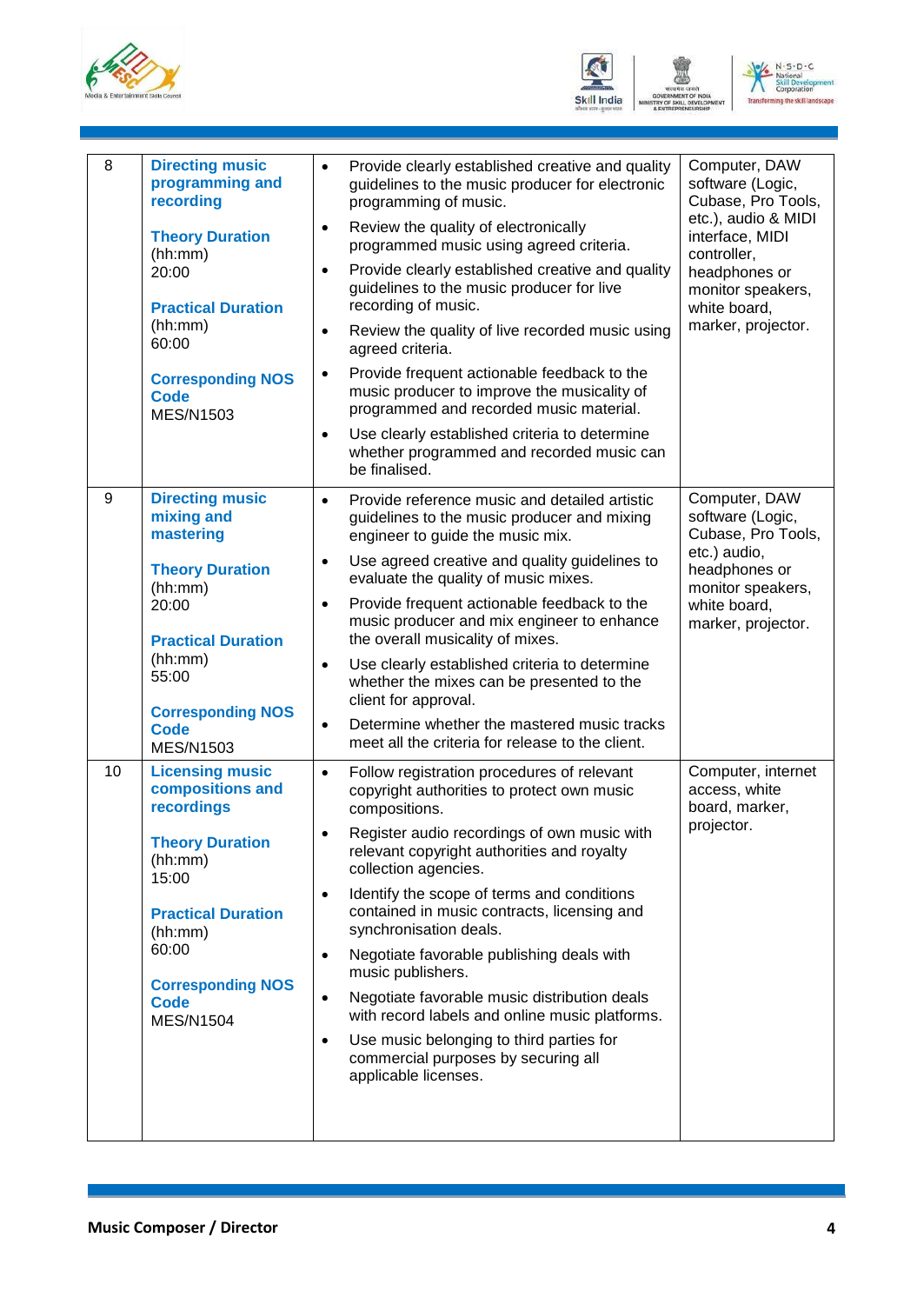





| 11 | <b>Marketing and</b><br>promoting music                     | $\bullet$ | Promote own music compositions to music<br>industry customers and clients.                                                                                              | Computer, internet<br>access, white |
|----|-------------------------------------------------------------|-----------|-------------------------------------------------------------------------------------------------------------------------------------------------------------------------|-------------------------------------|
|    | <b>Theory Duration</b><br>(hh:mm)                           | $\bullet$ | Promote licensed music recordings to music<br>industry customers and clients.                                                                                           | board, marker,<br>projector.        |
|    | 15:00                                                       | $\bullet$ | Market own music to potential end-consumers.                                                                                                                            |                                     |
|    | <b>Practical Duration</b><br>(hh:mm)                        | $\bullet$ | Prepare a professional brand profile in digital<br>and physical formats.                                                                                                |                                     |
|    | 60:00                                                       | $\bullet$ | Publicize own professional brand through<br>digital media and on-ground activities.                                                                                     |                                     |
|    | <b>Corresponding NOS</b><br><b>Code</b><br><b>MES/N1504</b> | $\bullet$ | Establish a distinctive brand identity that<br>appeal to all segments of the target audience.                                                                           |                                     |
| 12 | <b>Maintain workplace</b><br>health and safety              | $\bullet$ | Maintain one's posture and position to<br>minimize fatigue and the risk of injury.                                                                                      | White board,<br>marker, computer,   |
|    | <b>Theory Duration</b><br>(hh:mm)                           | $\bullet$ | Maintain first aid kit and keep oneself updated<br>on the first aid procedures                                                                                          | internet access,<br>projector       |
|    | 10:00<br><b>Practical Duration</b>                          | $\bullet$ | Identify and document potential risks like siting<br>postures while using computer, eye fatigues<br>and other hazards in the workplace.                                 |                                     |
|    | (hh:mm)<br>10:00                                            | $\bullet$ | Maintain accident reports.                                                                                                                                              |                                     |
|    | <b>Corresponding NOS</b>                                    | $\bullet$ | Report health and safety risks/ hazards to<br>concerned personnel.                                                                                                      |                                     |
|    | <b>Code</b><br><b>MES/N0104</b>                             | $\bullet$ | Participate in organization health and safety<br>knowledge sessions and drills.                                                                                         |                                     |
|    |                                                             | $\bullet$ | Identify the people responsible for health and<br>safety in the workplace, including those to<br>contact in case of an emergency.                                       |                                     |
|    |                                                             | $\bullet$ | Identify security signals e.g. fire alarms and<br>places such as staircases, fire warden<br>stations, first aid and medical rooms.                                      |                                     |
|    |                                                             | $\bullet$ | Identify aspects of your workplace that could<br>cause potential risk to own and others health<br>and safety.                                                           |                                     |
|    |                                                             |           | Ensure own personal health and safety, and<br>that of others in the workplace though<br>precautionary measures.                                                         |                                     |
|    |                                                             |           | Identify and recommend opportunities for<br>improving health, safety, and security to the<br>designated person.                                                         |                                     |
|    |                                                             |           | Report any hazards outside the individual's<br>authority to the relevant person in line with<br>organisational procedures and warn other<br>people who may be affected. |                                     |
|    |                                                             |           | Follow organisation's emergency procedures<br>for accidents, fires or any other natural<br>calamity in case of a hazard.                                                |                                     |
|    |                                                             |           | Identify and correct risks like illness, accidents,<br>fires or any other natural calamity safely and                                                                   |                                     |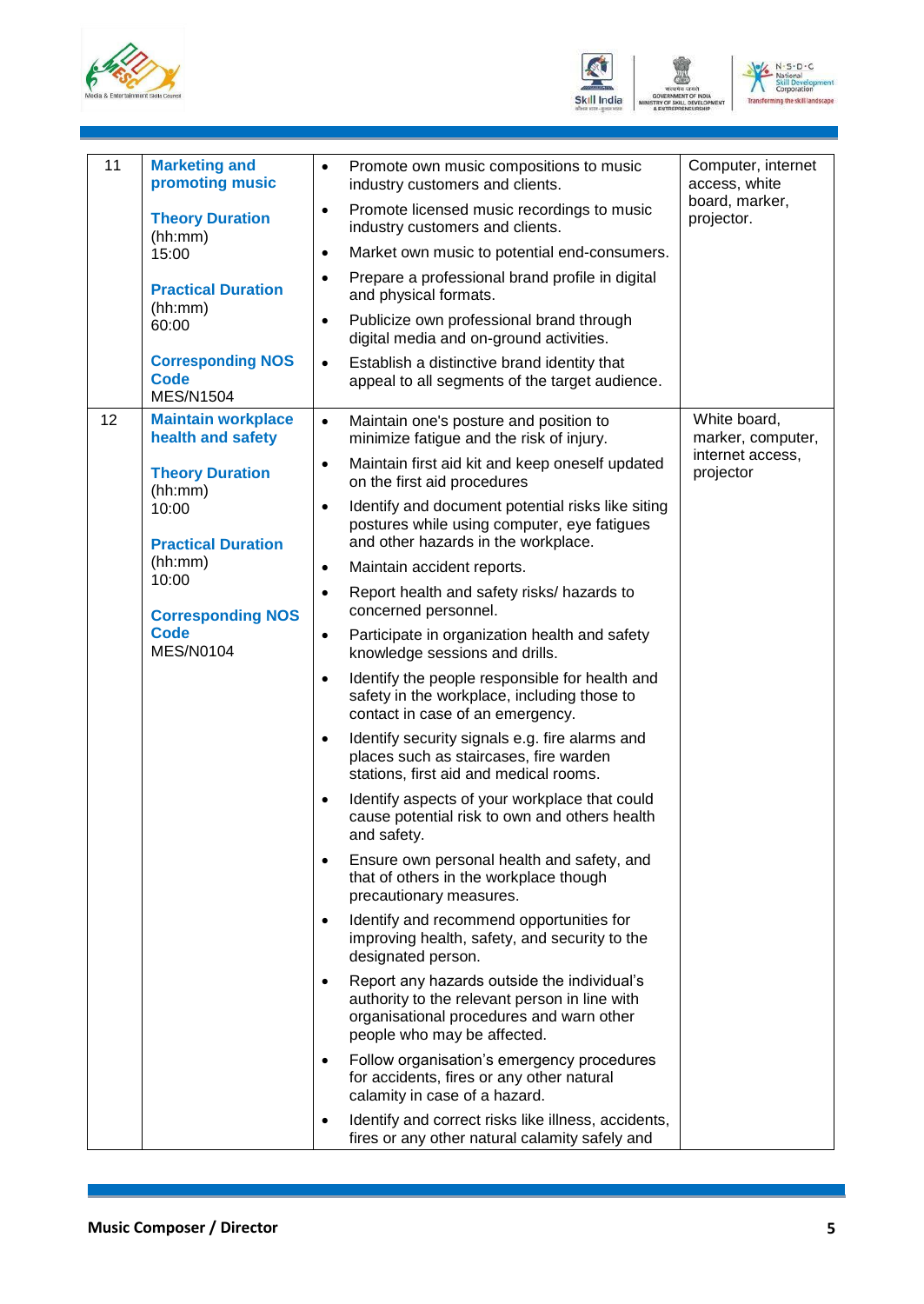



|                                     | within the limits of individual's authority.                                                                                                      |  |
|-------------------------------------|---------------------------------------------------------------------------------------------------------------------------------------------------|--|
| <b>Total Duration</b><br>750:00     | <b>Unique Equipment Required:</b><br>Computer System, DAW software (Logic, Cubase,                                                                |  |
| <b>Theory Duration</b><br>200:00    | Pro Tools, etc.) Music notation software (e.g.<br>Finale, Sibelius, etc.), Spreadsheet software<br>(excel, numbers, Google sheets, etc.), Audio & |  |
| <b>Practical Duration</b><br>550:00 | MIDI interface, MIDI controller, Headphones or<br>monitor speakers, white board, marker, projector.                                               |  |

Grand Total Course Duration: **750 Hours 0 Minutes** *(This syllabus/ curriculum has been approved by Media and Entertainment Skills Council)*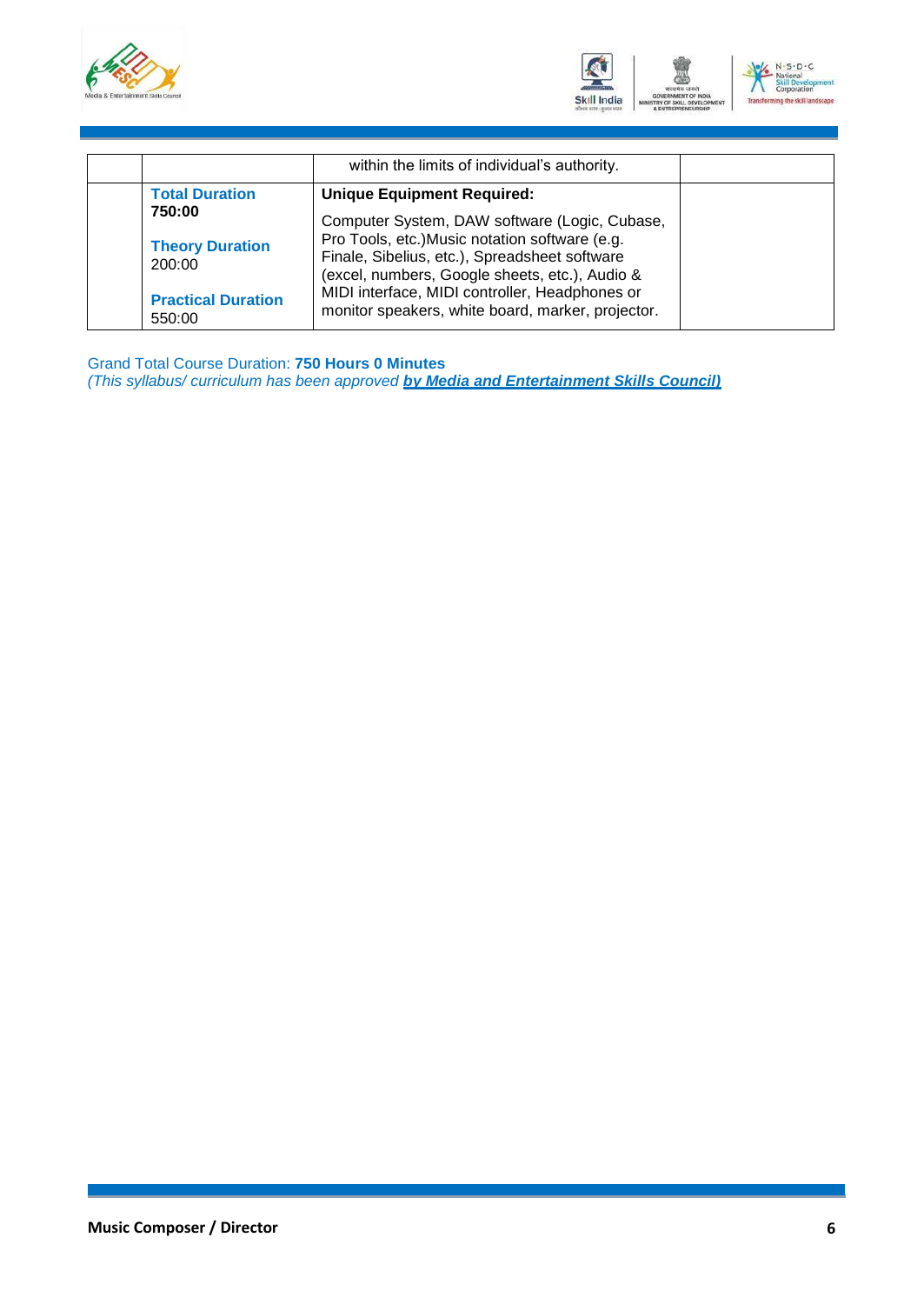



#### <span id="page-9-0"></span>**Trainer Prerequisites for Job role: "Music Composer / Director" mapped to the Qualification Pack: "MES/Q 1501, version 1.0"**

| Sr.<br>No.     | Area                          | <b>Details</b>                                                                                                                                                                                                                                                                                                                                                                                                                     |
|----------------|-------------------------------|------------------------------------------------------------------------------------------------------------------------------------------------------------------------------------------------------------------------------------------------------------------------------------------------------------------------------------------------------------------------------------------------------------------------------------|
| $\mathbf{1}$   | <b>Job Description</b>        | To deliver accredited training service, mapped to the curriculum<br>detailed above, in accordance with Qualification Pack "MES/Q1501,<br>V1.0"                                                                                                                                                                                                                                                                                     |
| 2              | <b>Personal Attributes</b>    | The candidate should have a caring attitude and must be committed to<br>mentor the development of professional skills among students to ensure<br>competent, employable candidates at the end of the training.                                                                                                                                                                                                                     |
|                |                               | The individual in this role must be able to communicate fluently in<br>English and the local/regional language. The person must be creative,<br>with a high degree of responsibility, and must uphold a positive attitude.<br>Those in this role should be open-minded, willing to accept students with<br>a wide range of behavioral attributes and learning aptitudes, and<br>comfortable taking advice from unexpected sources. |
|                |                               | The ideal trainer should also maintain a consistent appetite for<br>continuous self-improvement and drive for professional development<br>and industry engagement through professional work.                                                                                                                                                                                                                                       |
| 3              | <b>Minimum Educational</b>    | Vocational Degree / NSQF Level 7 Certificate or above.                                                                                                                                                                                                                                                                                                                                                                             |
|                | Qualifications                | Advanced DAW User / Trainer Certificate (Logic, Cubase, etc.)                                                                                                                                                                                                                                                                                                                                                                      |
|                |                               | (Suggested)                                                                                                                                                                                                                                                                                                                                                                                                                        |
| 4a             | <b>Domain Certification</b>   | Certified for Job Role: "Music Composer / Director" mapped to QP:<br>"MES/Q1501", version 1.0. Minimum accepted score as per SSC<br>guidelines is 70%.                                                                                                                                                                                                                                                                             |
| 4 <sub>b</sub> | <b>Platform Certification</b> | Recommended that the Trainer is certified for the Job Role: "Trainer",<br>mapped to the Qualification Pack: "MEP/Q2601" with scoring of<br>minimum 80%.                                                                                                                                                                                                                                                                            |
| 5              | <b>Experience</b>             | The trainer must have sufficient professional experience (2-3 years<br>recommended) in composing and directing music for professional<br>purposes. The candidate must also be well versed with occupational<br>health and safety regulations, policies and practices.                                                                                                                                                              |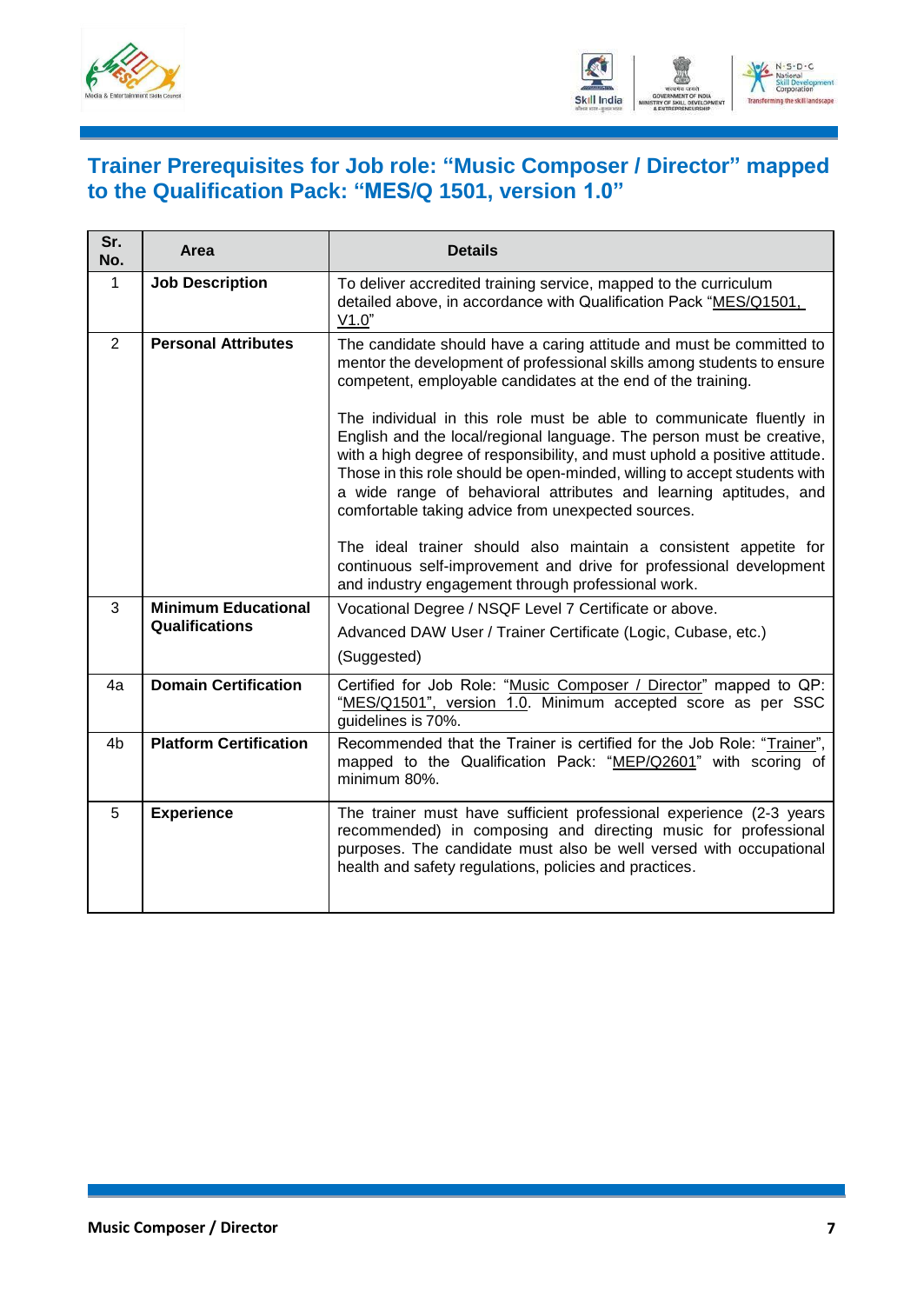



#### <span id="page-10-0"></span>**Annexure: Assessment Criteria**

| <b>Assessment Criteria</b> |                                               |
|----------------------------|-----------------------------------------------|
| <b>Job Role</b>            | <b>Music Composer / Director</b>              |
| <b>Qualification Pack</b>  | <b>MES/Q1501, version 1.0</b>                 |
| Sector Skill Council       | <b>Media and Entertainment Skills Council</b> |

#### **Guidelines for Assessment**

- 1. Criteria for assessment for each Qualification Pack will be created by the Sector Skill Council. Each Performance Criteria (PC) will be assigned marks proportional to its importance in NOS. SSC will also lay down proportion of marks for Theory and Skills Practical for each PC.
- 2. The assessment for the theory part will be based on knowledge bank of questions created by the SSC.
- 3. Assessment will be conducted for all compulsory NOS, and where applicable, on the selected elective/option NOS/set of NOS.
- 4. Individual assessment agencies will create unique question papers for theory part for each candidate at each examination/training center (as per assessment criteria below).
- 5. Individual assessment agencies will create unique evaluations for skill practical for every student at each examination/training center based on this criterion.
- 6. To pass the Qualification Pack, every trainee should score a minimum of 70% of aggregate marks to successfully clear the assessment.
- 7. In case of *unsuccessful completion*, the trainee may seek reassessment on the Qualification Pack.

|                                                   | <b>Compulsory NOS</b><br><b>Total Marks: 500</b>                                                                                               |                             |        | <b>Marks Allocation</b>  |                                   |  |
|---------------------------------------------------|------------------------------------------------------------------------------------------------------------------------------------------------|-----------------------------|--------|--------------------------|-----------------------------------|--|
| <b>Assessment</b><br><b>Outcome</b>               | <b>Assessment Criteria for outcomes</b>                                                                                                        | <b>Total</b><br><b>Mark</b> | Out Of | <b>Theory</b>            | <b>Practical</b><br><b>Skills</b> |  |
| <b>MES/N1501</b><br>(Conceptualise<br>and compose | PC1. ascertain the key artistic and music<br>requirements present in a music brief.                                                            |                             | 10     | 4                        | 6                                 |  |
| original music)                                   | PC2. interpret the overall creative vision of the<br>music concept.                                                                            | 100                         | 10     | 4                        | 6                                 |  |
|                                                   | PC3. recognize the goals and vision of the<br>various stakeholders involved in the production<br>(director, agency, clients, musicians, etc.). |                             | 10     | 4                        | 6                                 |  |
|                                                   | PC4. align own creative vision and ideas in<br>accordance with the music brief.                                                                |                             | 5      | $\overline{\phantom{a}}$ | 3                                 |  |
|                                                   | PC5. arrange the key artistic and music<br>requirements into actionable steps to compose<br>original music.                                    |                             | 10     | 4                        | 6                                 |  |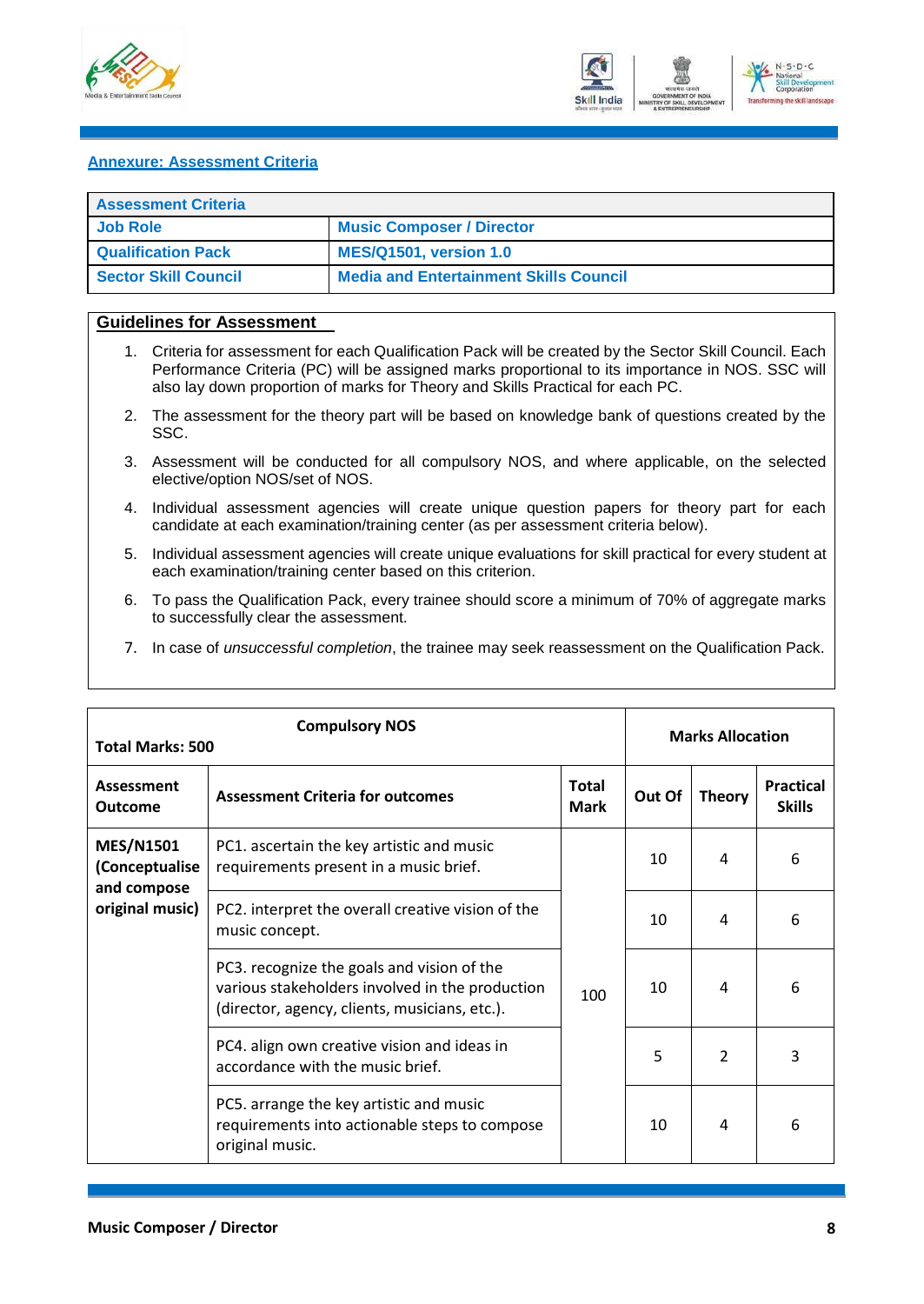





|                                                        | PC6. elaborate artistic ideas to musicians and<br>non-musicians using appropriate means (demo<br>recordings, written music scores, etc.)  |              | 10  | 4              | 6  |
|--------------------------------------------------------|-------------------------------------------------------------------------------------------------------------------------------------------|--------------|-----|----------------|----|
|                                                        | PC7. lead the creation of music adapts from<br>creative concepts for approval.                                                            |              | 10  | 4              | 6  |
|                                                        | PC8. integrate the feedback from various<br>stakeholders to improve the music adapts<br>where required.                                   |              | 5   | $\overline{2}$ | 3  |
|                                                        | PC9. collaborate with lyric writers (if required)<br>to write lyrics for compositions.                                                    |              | 5   | $\overline{2}$ | 3  |
|                                                        | PC10. compose original melodic pieces in a<br>diverse range of genres and styles according to<br>the approved creative concepts.          |              | 10  | 4              | 6  |
|                                                        | PC11. lead the composition of original music for<br>different ensemble formats (band, orchestra,<br>combo, choir, etc.).                  |              | 10  | 4              | 6  |
|                                                        | PC12. supervise the notation of music<br>compositions to ensure that they are written<br>using the standard conventions.                  |              | 5   | 2              | 3  |
|                                                        |                                                                                                                                           |              |     |                |    |
|                                                        |                                                                                                                                           | <b>Total</b> | 100 | 40             | 60 |
| <b>MES/N1502</b><br>(Define and<br><b>Manage Music</b> | PC1. evaluate music composition and<br>production requirements based on the client's<br>brief.                                            |              | 10  | 4              | 6  |
| <b>Production</b><br><b>Budget)</b>                    | PC2. determine music composition and<br>production timeline and resources based on the<br>assessment of requirements.                     |              | 10  | 4              | 6  |
|                                                        | PC3. choose personnel required to meet the<br>music composition and production objectives.                                                |              | 10  | 4              | 6  |
|                                                        | PC4. define a realistic budget with appropriate<br>allocations to the relevant cost centers involved<br>in composing and producing music. | 100          | 20  | 8              | 12 |
|                                                        | PC5. utilise spreadsheets and spreadsheet<br>functions to conduct benefit assessment and<br>financial decision making.                    |              | 10  | 4              | 6  |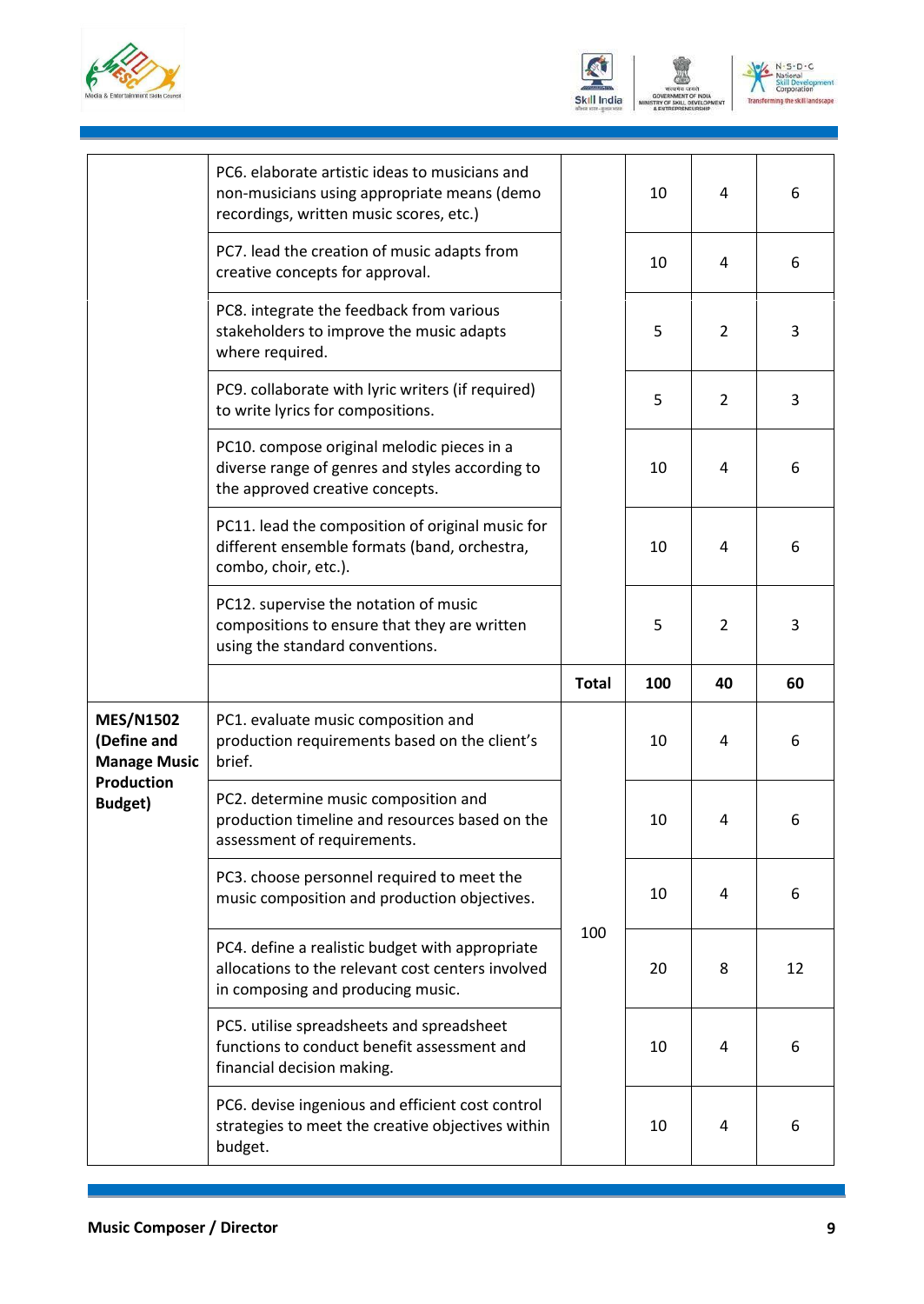

| Skill India | ۳<br><b>GOVERNMEN</b><br>. 1 |
|-------------|------------------------------|



|                                                                                                                                                                                                                                                                                                                                                                                                                                                                                                                                                                                                                                                                                                                    | PC7. employ basic knowledge of Indian income<br>tax and accounting laws to make financial<br>decisions.                                                             |              | 10  | $\overline{4}$ | 6  |
|--------------------------------------------------------------------------------------------------------------------------------------------------------------------------------------------------------------------------------------------------------------------------------------------------------------------------------------------------------------------------------------------------------------------------------------------------------------------------------------------------------------------------------------------------------------------------------------------------------------------------------------------------------------------------------------------------------------------|---------------------------------------------------------------------------------------------------------------------------------------------------------------------|--------------|-----|----------------|----|
|                                                                                                                                                                                                                                                                                                                                                                                                                                                                                                                                                                                                                                                                                                                    | PC8. negotiate efficient financial arrangements<br>with clients, production personnel and service<br>providers (e.g. studios).                                      |              | 10  | 4              | 6  |
|                                                                                                                                                                                                                                                                                                                                                                                                                                                                                                                                                                                                                                                                                                                    | PC9. authorise music composition and<br>production quotes and invoices for clients with<br>relevant details including taxes, payment<br>timelines and instructions. |              | 5   | $\overline{2}$ | 3  |
|                                                                                                                                                                                                                                                                                                                                                                                                                                                                                                                                                                                                                                                                                                                    | PC10. authorise payments to musicians,<br>technicians and service providers.                                                                                        |              | 5   | $\overline{2}$ | 3  |
|                                                                                                                                                                                                                                                                                                                                                                                                                                                                                                                                                                                                                                                                                                                    |                                                                                                                                                                     | <b>Total</b> | 100 | 40             | 60 |
| <b>MES/N1503</b><br>(Direct music<br>production<br>process)                                                                                                                                                                                                                                                                                                                                                                                                                                                                                                                                                                                                                                                        | PC1. prepare a clear brief, reference music and<br>music scores (where applicable) to guide the<br>arrangement of original compositions.                            |              | 10  | 4              | 6  |
|                                                                                                                                                                                                                                                                                                                                                                                                                                                                                                                                                                                                                                                                                                                    | PC2. guide the producer/arranger in the<br>creation of music arrangements of original<br>compositions in line with the creative vision<br>agreed with the client.   |              | 5   | $\overline{2}$ | 3  |
|                                                                                                                                                                                                                                                                                                                                                                                                                                                                                                                                                                                                                                                                                                                    | PC3. present prompt and actionable feedback to<br>the music producer to fix any issues with the<br>arrangements or to enhance their musicality.                     |              | 5   | $\overline{2}$ | 3  |
| PC4. determine whether the music<br>arrangements can be finalised based on clearly<br>established creative and technical criteria.<br>PC5. direct the music producer with clearly<br>established creative and quality guidelines to<br>program and produce music.<br>PC6. assess electronically programmed and live<br>recorded music to determine if they fully meet<br>established creative and quality guidelines.<br>PC7. present prompt and actionable feedback to<br>the music producer to fix any issues with the<br>music tracks or to enhance their musicality.<br>PC8. determine whether programmed and<br>recorded music tracks can be finalised based on<br>clearly established creative and technical | 100                                                                                                                                                                 | 10           | 4   | 6              |    |
|                                                                                                                                                                                                                                                                                                                                                                                                                                                                                                                                                                                                                                                                                                                    |                                                                                                                                                                     |              | 5   | $\overline{2}$ | 3  |
|                                                                                                                                                                                                                                                                                                                                                                                                                                                                                                                                                                                                                                                                                                                    |                                                                                                                                                                     |              | 10  | 4              | 6  |
|                                                                                                                                                                                                                                                                                                                                                                                                                                                                                                                                                                                                                                                                                                                    |                                                                                                                                                                     |              | 5   | $\overline{2}$ | 3  |
|                                                                                                                                                                                                                                                                                                                                                                                                                                                                                                                                                                                                                                                                                                                    |                                                                                                                                                                     |              | 10  | 4              | 6  |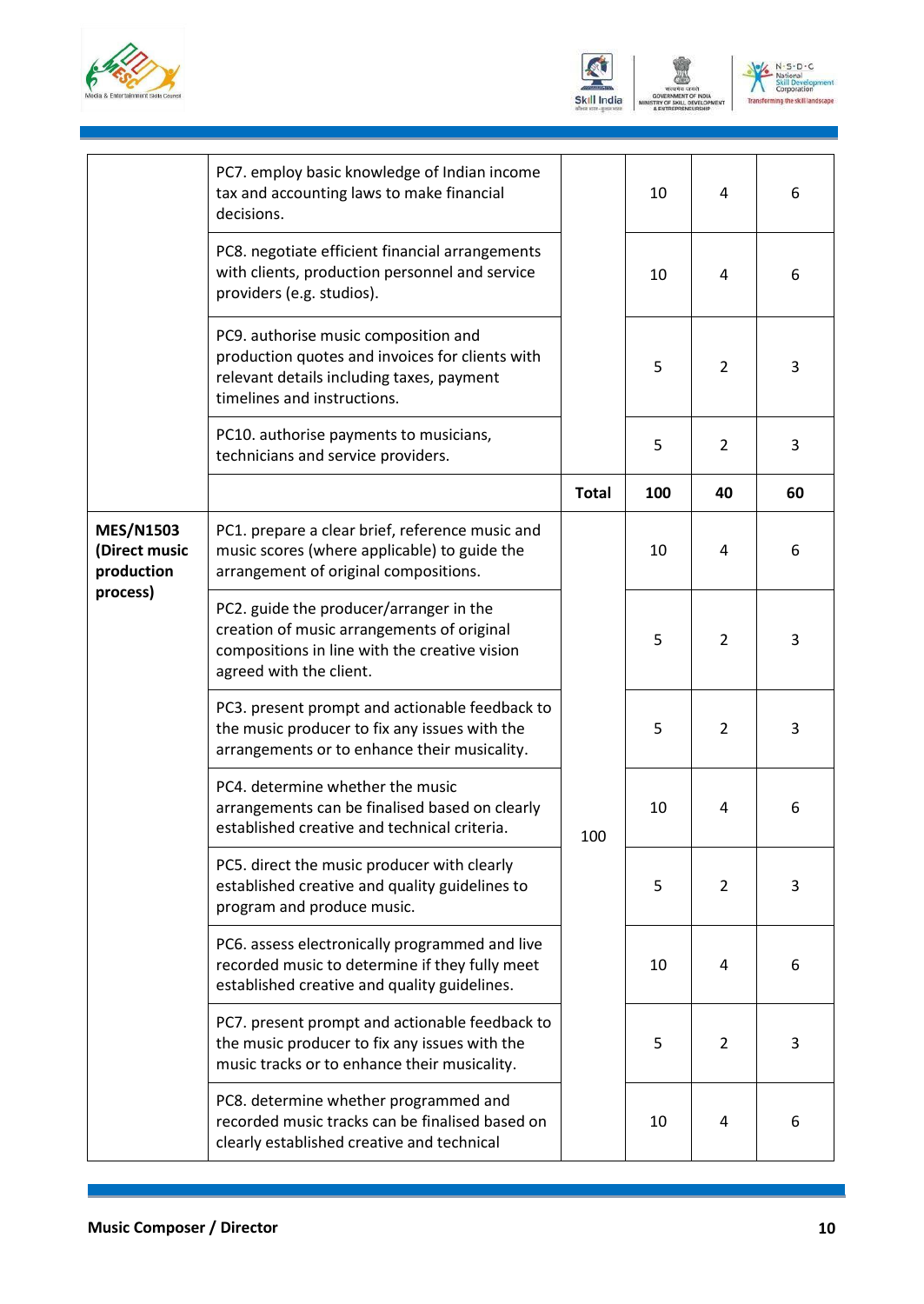





|                                                       | criteria.                                                                                                                                                             |              |     |                |    |
|-------------------------------------------------------|-----------------------------------------------------------------------------------------------------------------------------------------------------------------------|--------------|-----|----------------|----|
|                                                       | PC9. prepare reference music and artistic<br>guidelines for the producer and mixing engineer.                                                                         |              | 5   | $\overline{2}$ | 3  |
|                                                       | PC10. evaluate final mixes to determine if they<br>fully meet established creative and quality<br>guidelines.                                                         |              | 10  | 4              | 6  |
|                                                       | PC11. present prompt and actionable feedback<br>to the music producer and mix engineer to fix<br>any issues with the mixes or to enhance their<br>overall musicality. |              | 5   | 2              | 3  |
|                                                       | PC12. determine whether the mixes can be<br>presented to the client for approval based on<br>clearly established creative and technical<br>criteria.                  |              | 10  | 4              | 6  |
|                                                       | PC13. assess the quality of mastered music<br>tracks to determine if they can be released to<br>the client as final deliverables.                                     |              | 10  | $\overline{4}$ | 6  |
|                                                       |                                                                                                                                                                       | <b>Total</b> | 100 | 40             | 60 |
| <b>MES/N1504</b><br>(License and<br>promote<br>music) | PC1. register own music compositions and<br>recordings with relevant copyright authorities<br>and royalty collection agencies.                                        | 100          | 20  | 8              | 12 |
|                                                       | PC2. interpret various clauses in music contracts<br>including licensing and synchronisation deals.                                                                   |              | 10  | 4              | 6  |
|                                                       | PC3. negotiate publishing and distribution deals<br>with music publishers, record labels, and online<br>platforms, etc.                                               |              | 10  | 4              | 6  |
|                                                       | PC4. secure licensing for the use of music<br>compositions and recordings belonging to<br>others for commercial purposes.                                             |              | 10  | 4              | 6  |
|                                                       | PC5. promote and market music compositions<br>and recordings to music industry customers and<br>clients (B2B).                                                        |              | 10  | 4              | 6  |
|                                                       | PC6. promote and market music to potential<br>end consumers (B2C).                                                                                                    |              | 10  | 4              | 6  |
|                                                       | PC7. prepare and distribute professional brand<br>profile in digital and physical formats.                                                                            |              | 10  | 4              | 6  |
|                                                       | PC8. establish own brand identity on various                                                                                                                          |              | 20  | 8              | 12 |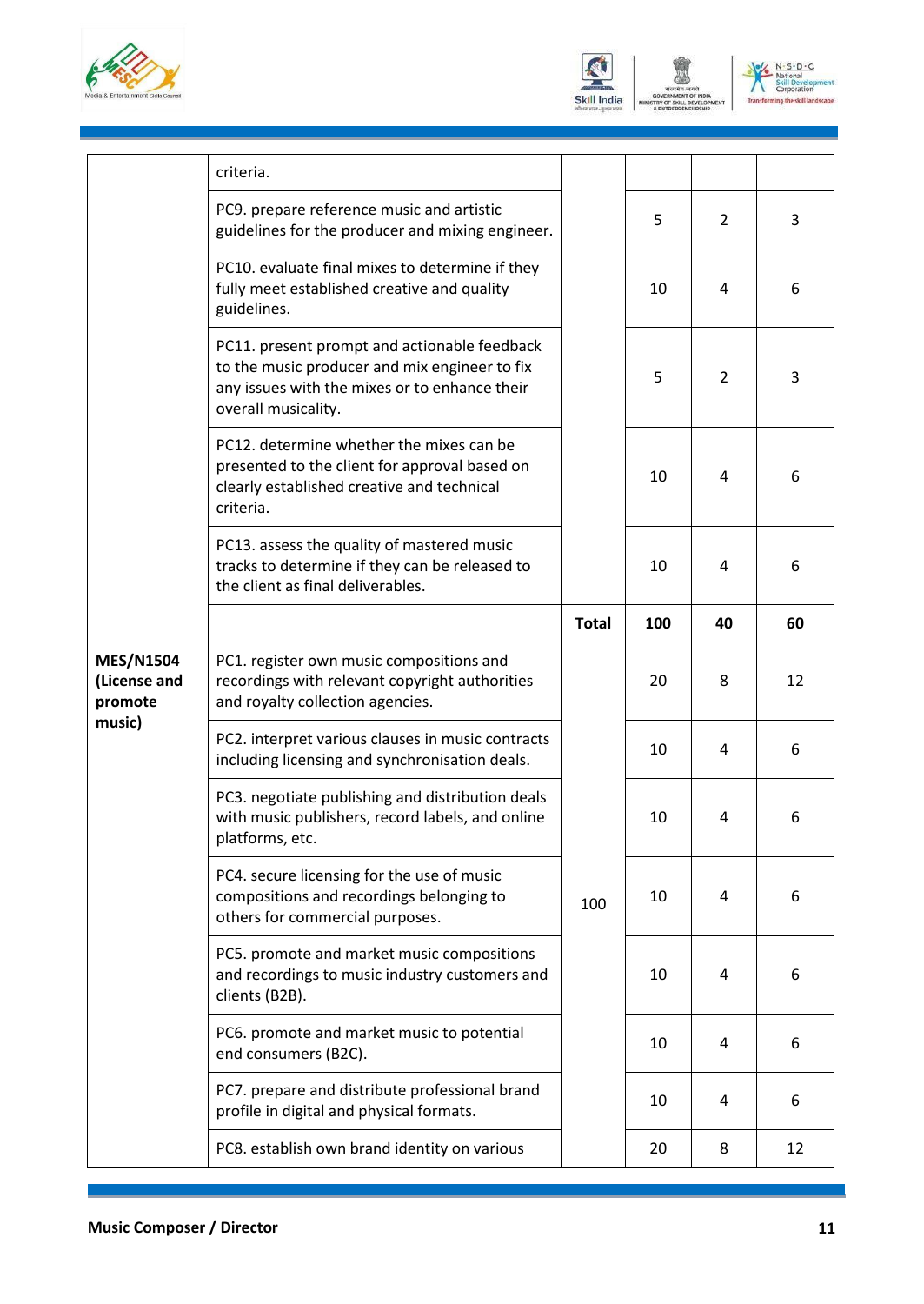





|                                                                     | offline and online platforms.                                                                                                                                                |              |     |                |    |
|---------------------------------------------------------------------|------------------------------------------------------------------------------------------------------------------------------------------------------------------------------|--------------|-----|----------------|----|
|                                                                     |                                                                                                                                                                              | <b>Total</b> | 100 | 40             | 60 |
| <b>MES/N0104</b><br>(Maintain<br>workplace<br>health and<br>safety) | PC1. maintain one's posture and position to<br>minimize fatigue and the risk of injury                                                                                       |              | 10  | 5              | 5  |
|                                                                     | PC2. maintain first aid kit and keep oneself<br>updated on the first aid procedures                                                                                          |              | 10  | 5              | 5  |
|                                                                     | PC3. identify and document potential risks like<br>siting postures while using computer, eye fatigue<br>and other hazards in the workplace                                   |              | 5   | $\overline{2}$ | 3  |
|                                                                     | PC4. accurately maintain accident reports                                                                                                                                    |              | 5   | 2              | 3  |
|                                                                     | PC5report health and safety risks/ hazards to<br>concerned personnel                                                                                                         |              | 10  | 5              | 5  |
|                                                                     | PC6. participate in organization health and<br>safety knowledge sessions and drills                                                                                          |              | 10  | 5              | 5  |
|                                                                     | PC7. identify the people responsible for health<br>and safety in the workplace, including those to<br>contact in case of an emergency                                        | 100          | 10  | 5              | 5  |
|                                                                     | PC8. identify security signals e.g. fire alarms and<br>places such as staircases, fire warden stations,<br>first aid and medical rooms                                       |              | 10  | 5              | 5  |
|                                                                     | PC9. identify aspects of workplace that could<br>cause potential risk to own and others health<br>and safety                                                                 |              | 5   | 2              | 3  |
|                                                                     | PC10. ensure own personal health and safety,<br>and that of others in the workplace though<br>precautionary measures                                                         |              | 5   | $\overline{2}$ | 3  |
|                                                                     | PC11. identify and recommend opportunities for<br>improving health, safety, and security to the<br>designated person                                                         |              | 5   | $\overline{2}$ | 3  |
|                                                                     | PC12. report any hazards outside the<br>individual's authority to the relevant person in<br>line with organisational procedures and warn<br>other people who may be affected |              | 5   | $\overline{2}$ | 3  |
|                                                                     | PC13. follow organisation's emergency<br>procedures for accidents, fires or any other<br>natural calamity in case of a hazard                                                |              | 5   | $\overline{2}$ | 3  |